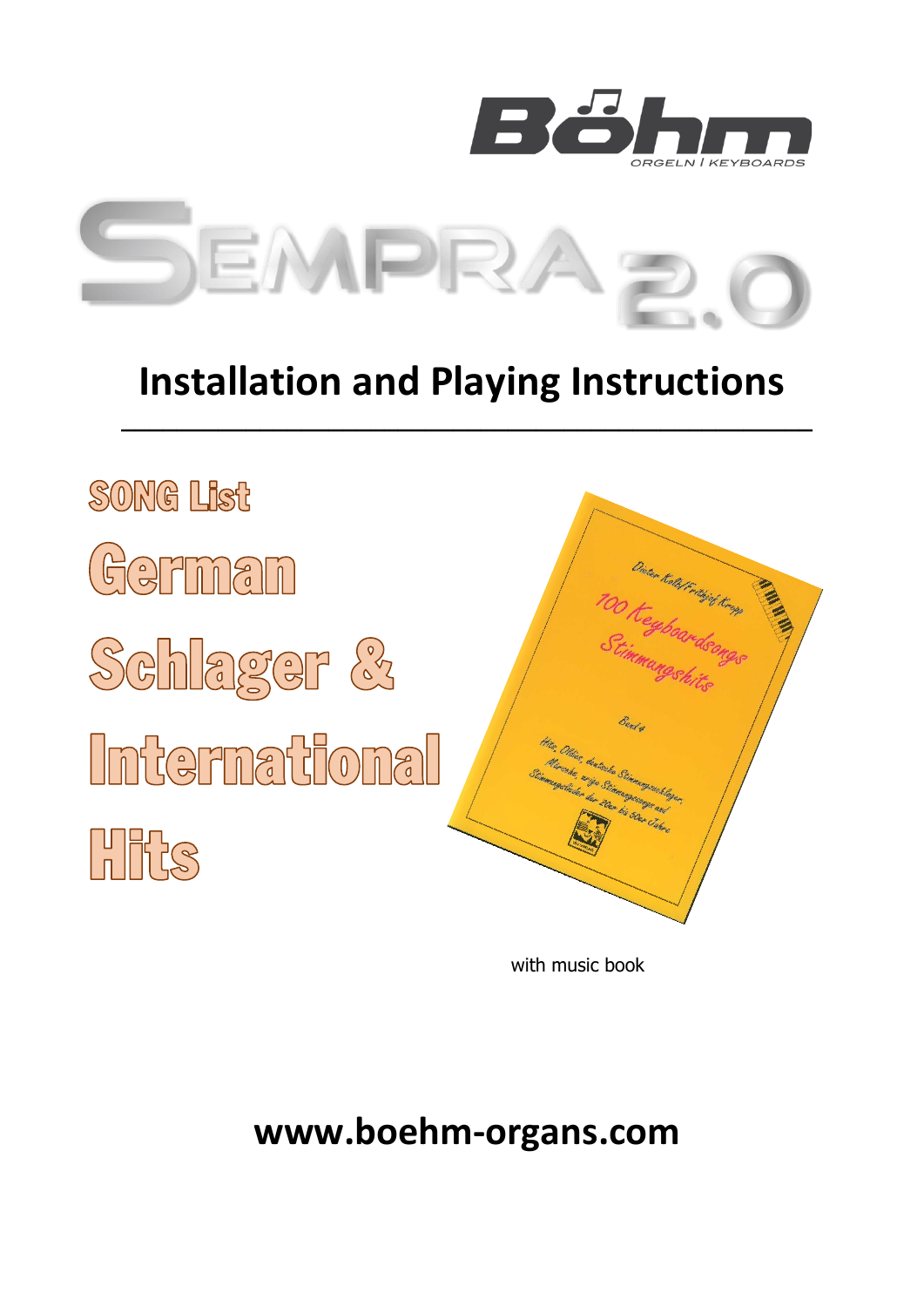SONG list German Schlager & International Hits for SEMPRA 2.0 Installations- und Spielhinweise

Version 1.0, 16.02.2022 Art.-No. 43263AE

The information contained in this documentation may be changed without announcement and are subject to change without notice by Keyswerk Musikelektronik GmbH & Co. KG does not represent an obligation.

The description contains the current state of information at the time of going to press.

Changes of technical details compared to the descriptions, the information and illustrations in this manual are subject to change without notice.

Keyswerk Musikelektronik GmbH assumes no liability for program errors and for incorrect information in the documentation and its consequences.

© Keyswerk 2022 All rights reserved

Responsible for the content of this website KEYSWERK Music Electronics GmbH Warbersche Str. 32 31675 Bückeburg Germany Phone: 05722 - 905088 Fax: 05722 - 287555 Internet http://www.boehm-organs.com E-mail [info@boehm-organs.com](mailto:info@boehm-organs.com)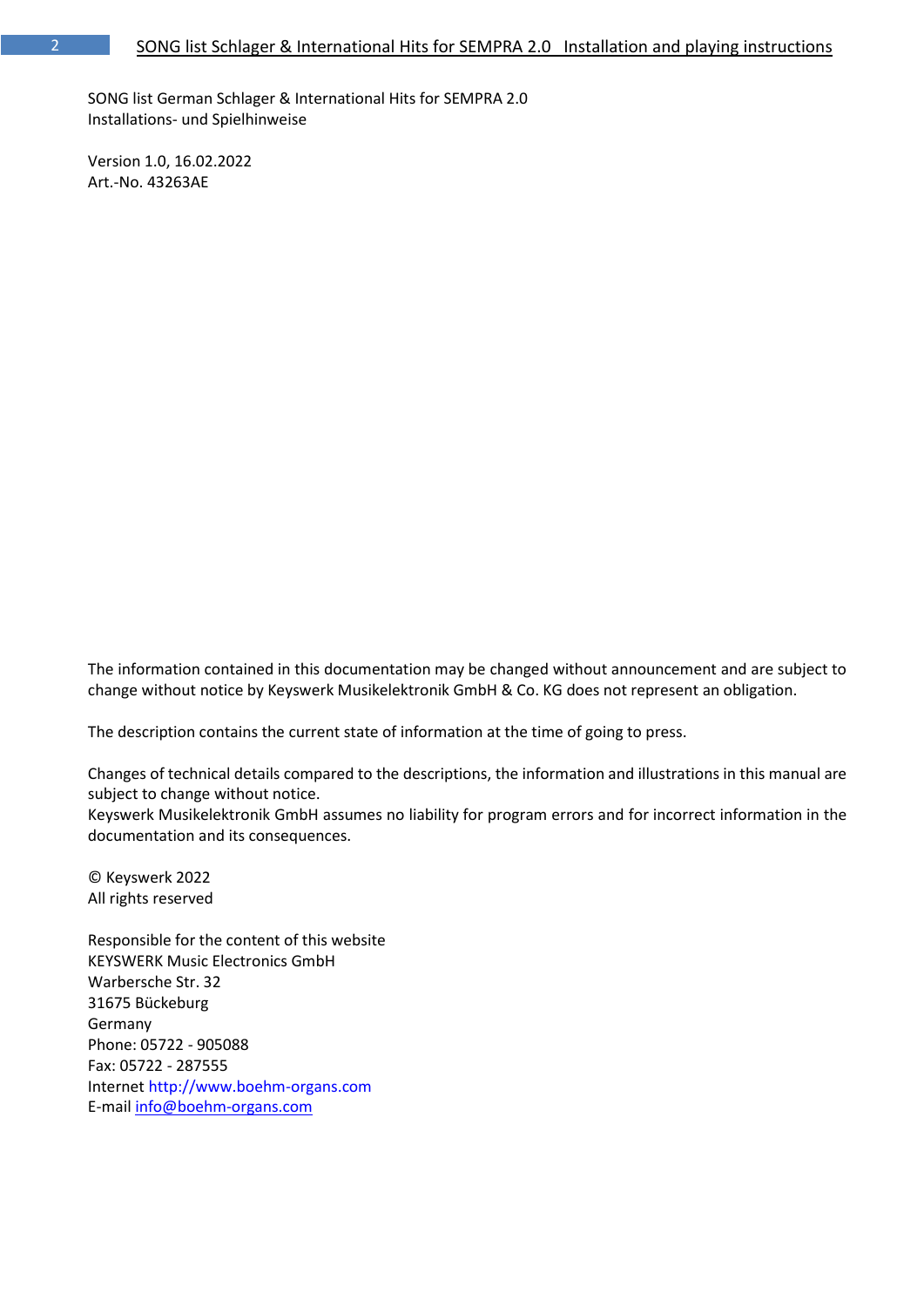## **Content**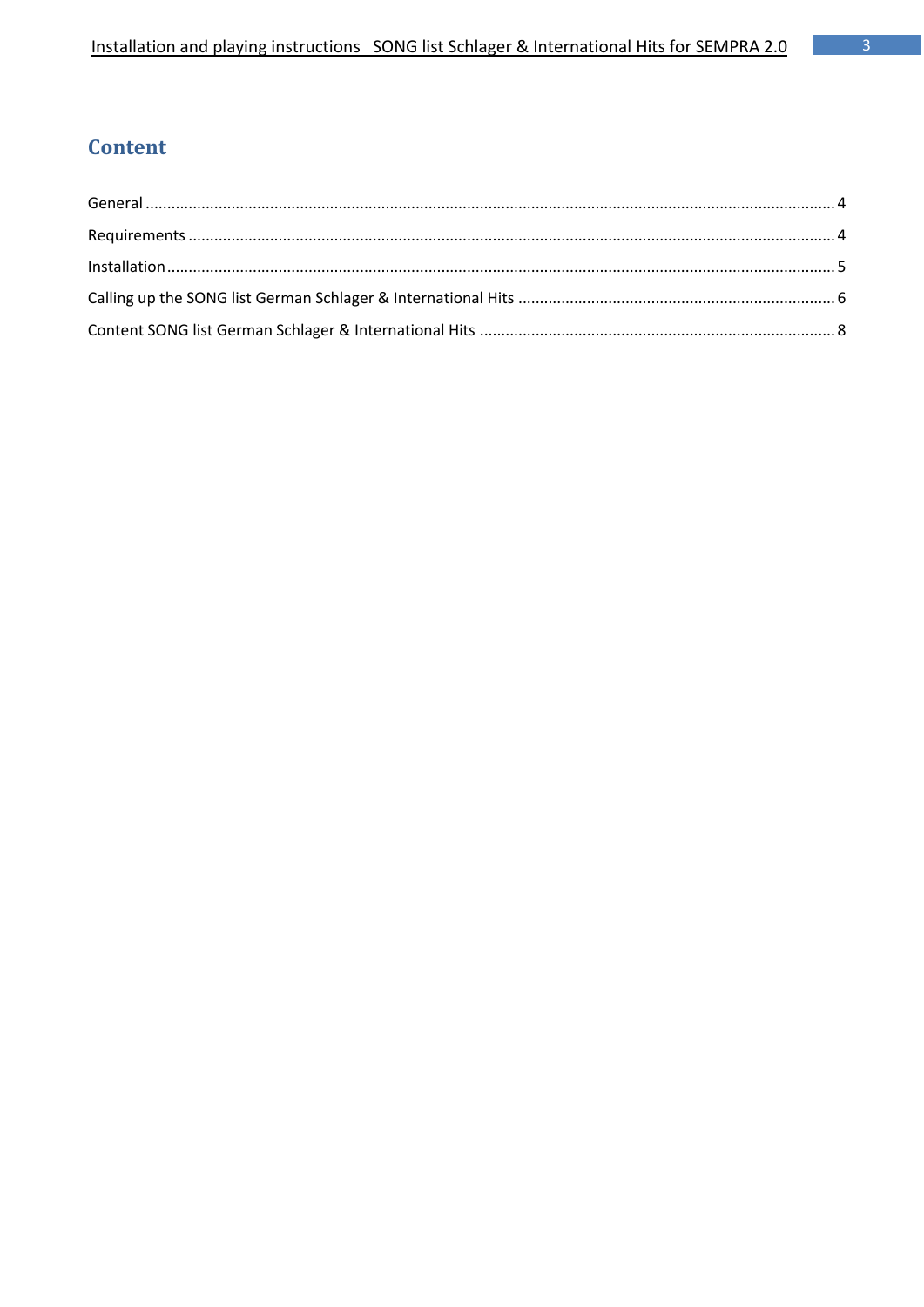#### <span id="page-3-0"></span>**General**

With the SONG List **German Schlager & International Hits** for SEMPRA 2.0 you get 64 new SONGS with 6 registrations (presets) each, with which you can play both the well-known titles shown in the SONG names, including legendary German Schlager tunes and well-known hits from the international charts, but of course also many other pieces of music sonorously.

The sheet music book "**100 Keyboardsongs Stimmungshits**" included in the delivery served as a basis for the selection of the songs.

The 64 SONGS in the list were named after the corresponding titles from this music book and optimized for these pieces of music.

But of course you can use these presets also for many other titles (also of this music book) or if necessary change them slightly for this and save them as a new user preset.

The presets have been worked out in great detail, especially the solo chord has been preset in a sensible way, e.g. to use it as a tonal enhancement.

In the appendix to these operating instructions you will find an overview of all included SONGS. This will make it especially easy for you to exploit the full musical potential of these presets.



### <span id="page-3-1"></span>**Requirements**

Some registrations of this SONG list use sounds from the optional sound package "Accordion Fascination" (order no. 42311). Styles from various additional packages (Star Collection, DOO, Amadeus Style Performance) are also used. These additional style packages for SEMPRA 2.0 and the Accordion Fascination package should therefore be available on your SEMPRA so that you can play the SONG List **German Schlager & International Hits** without restrictions.

If not, you may have to replace the corresponding sounds or missing styles with corresponding data from the sound and style pool of your SEMPRA and resave the affected presets.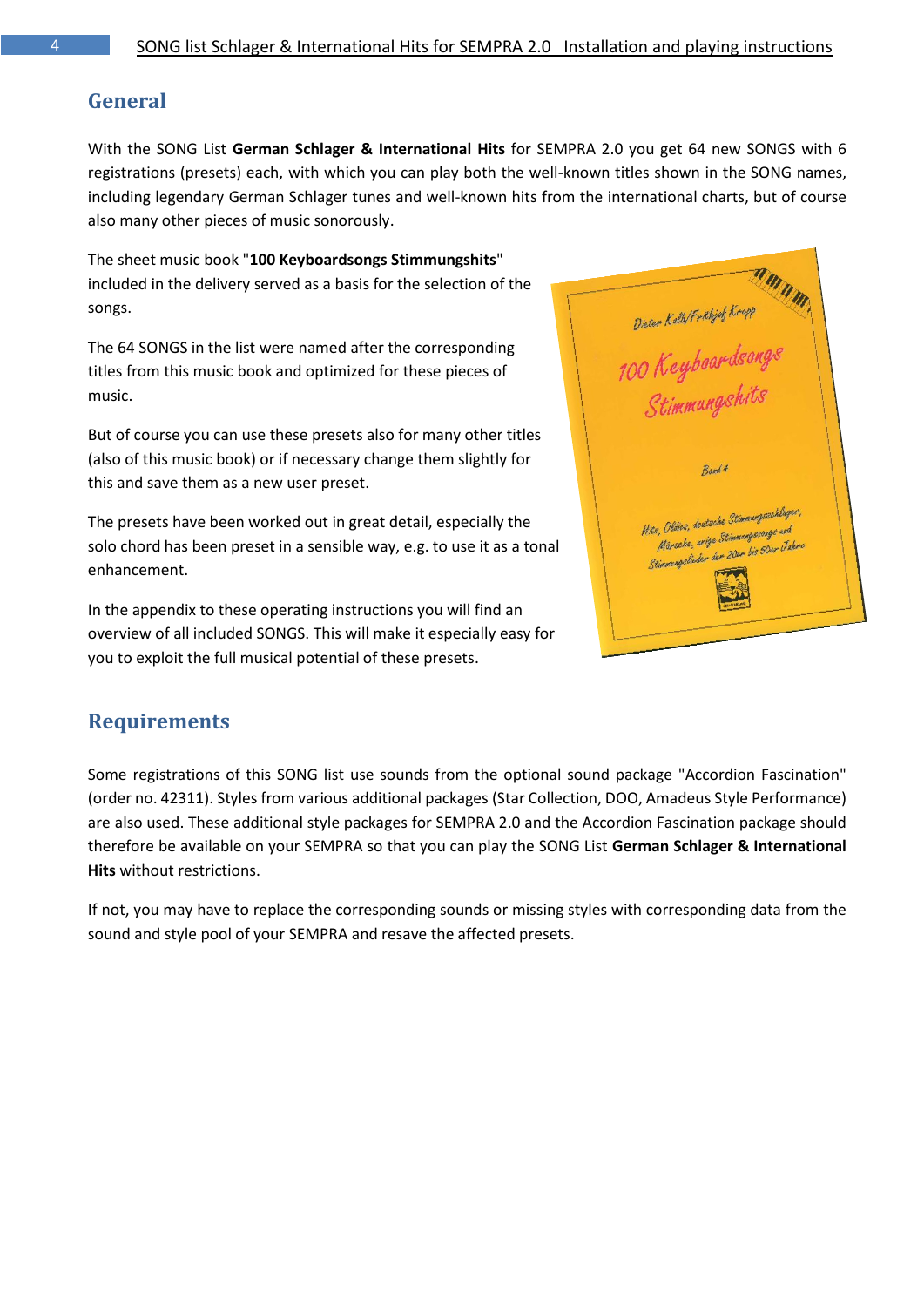#### <span id="page-4-0"></span>**Installation**

You will receive the data of the SONG List German **Schlager & International Hits** directly as an installation file on the factory data stick belonging to your SEMPRA, or, in the case of subsequent purchase of the software, if necessary as an archive file by e-mail. In this case, save the archive file sent to you on your PC on the factory data stick as described in the main SEMPRA manual.

Then insert the stick into the SEMPRA. The display reports that the archive file has been found and asks whether it should be unpacked. Confirm the query with **[Enter]**.



The installation data is now available on the stick and can be installed as described below. **But first a tip**: Please, delete the archive file again from your factory data stick after installing the data. Otherwise, the display will always ask whether the file should be unpacked when you insert the stick into the organ, since archive files are automatically recognized. The unpacking has now already taken place and the archive file can thus be deleted from the stick, it is no longer needed.

But now to the actual installation:

*Attention: Like all factory data and other additional software packages, SONG List Schlager & Internationale Hits is installed on an account-specific basis. If you want to use the SONG List in multiple user accounts, you must perform the installation separately once for each of these accounts*.

We assume that the installation data is now on your factory data stick and the stick is inserted in the SEMPRA:

- Enter the **USB menu** and tap the **Installation** data type on the left. The list with the installation files is displayed.
- Place the cursor on the **59363 Sempra Schlager** folder and tap **Load/Install Folder** on the right.

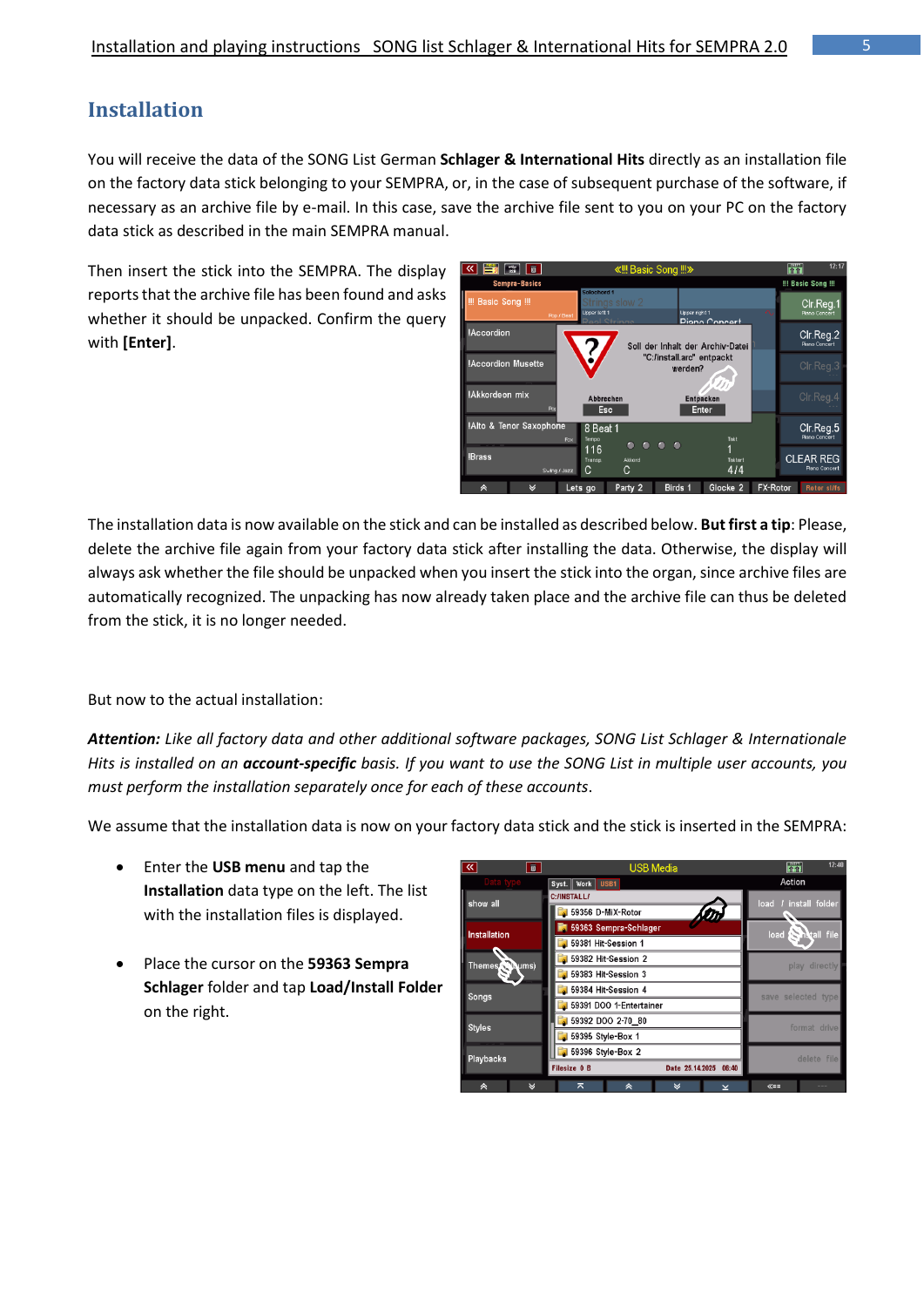$\overline{\alpha}$ 

show all

**Themes** 

Sonas Styles

Playbacks

 $|\texttt{Syst.}||\texttt{Work}|$ **C:/INSTALL/** 

59356 D-MiX-Rotor

59395 Style-Box 1 4 59396 Style-Box 2

Filesize 0 B

The display asks whether the data should really be installed. Confirm with **[Enter]**.



"110 Sempra-Schlager P-01.SGB" is copied...

Date 25.14.2025 06:40

 $\overline{\mathbf{r}}$ Action

d / install fo

stall fil

directl d typ

• The new SONG bank will now be installed. You can then remove the stick again.

This completes the installation of the SONG List **German Schlager & International Hits**. The new data can now be used for playing.

#### <span id="page-5-0"></span>**Calling up the SONG list German Schlager & International Hits**

The SONG list **German Schlager & International Hits** occupies the Firm SONG bank 10. It is labeled "**Sempra-Songs 5**" in the bank listing in the display.

You can call up and select this SONG bank if you activate the SONG filter button [Bank] to the left of the display and (after tapping the button again) select the bank "Sempra-Songs 5" from the list with the data wheel and confirm with **[Enter]**:

|               | $\blacksquare$<br>$\overline{\left( \kappa \right) }$<br>面 | «Ton of the world»                 | 个个                                     | 12:40                            |
|---------------|------------------------------------------------------------|------------------------------------|----------------------------------------|----------------------------------|
|               | Sempra-Songs 5                                             | Select please:                     |                                        | Top of the world                 |
|               | 35 Time is tight                                           | Style-Basics 2                     |                                        |                                  |
|               | Upt<br>R&B                                                 | Style-Basics 3                     | nc. ped.                               | <b>INTRO</b><br>Warm E-Git.dyn.1 |
|               | 36 Top of the world                                        | Style-Basics 4                     | 3it.dyn.1                              |                                  |
|               | Folk:                                                      | Sempra-Songs 1                     |                                        | VERS <sub>1</sub><br>Real Organ  |
|               | 37 Walk of Life                                            | Sempra-Songs 2                     | solid                                  | VERS <sub>2</sub>                |
|               | <b>Lot</b><br>Folk                                         | Sempra-Songs 3                     |                                        | E-Piano solid                    |
|               | 38 Yellow River                                            | 畑<br>Sempra-Songs 4                |                                        | <b>REFRAIN</b>                   |
| O<br>Pop/Beat |                                                            | Sempra-Songs 5                     |                                        | Shadow's Git FX                  |
|               | 39 Bakerstreet                                             | St.Bas. ASP                        |                                        | <b>BRIDGE</b>                    |
|               | Pop/Beat                                                   | St.Bas. Style-Box<br>m             | Barcount                               | E-P. PowerGrand                  |
|               | 40 Just a Gigolo<br>Jive/R'n'R                             | Cancel<br>Continue<br>Enter<br>Esc | Signature<br>4/4                       | <b>ENDING</b><br>Real Organ      |
|               | ४<br>《<br>Lets go                                          | Party 2<br>Birds 1                 | <b>FX-Rotor</b><br>Glocke <sub>2</sub> | Rotor slifs                      |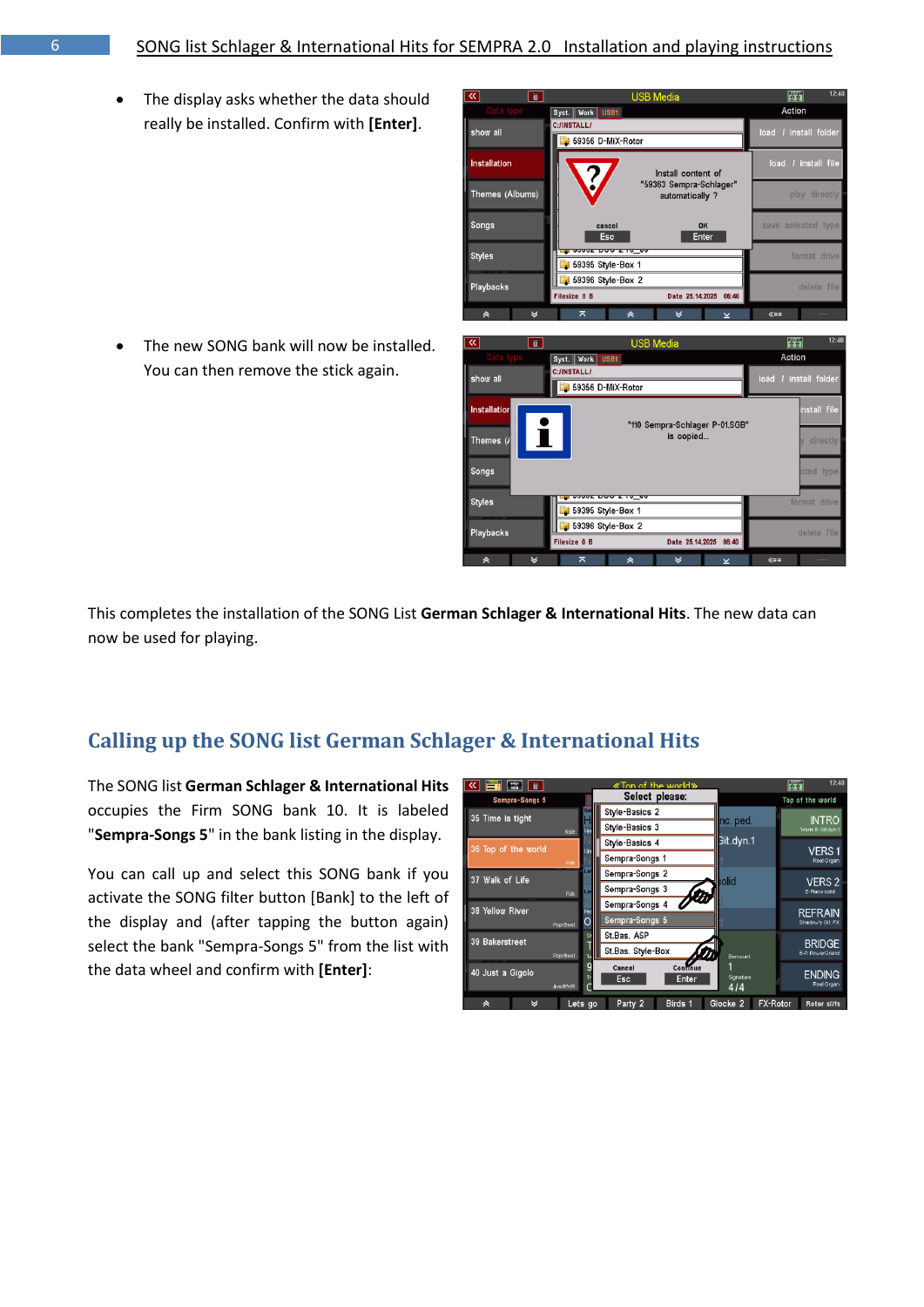After selecting the bank, you can select the SONGS of the list in the display:

| 霝<br>页                         | «Top of the world»                                                                                      | 12:40<br>11                        |
|--------------------------------|---------------------------------------------------------------------------------------------------------|------------------------------------|
| Sempra-Songs 5                 | $ $ Arpeggio $(6) $<br><b>Parts</b>                                                                     | Top of the world                   |
| 35 Time is tight               | Solo <sub>1</sub><br>Solochord 1<br>Hawaii Gt.leg.<br>Piano Conc. ped.<br>Upper left 1<br>Upper right 1 | <b>INTRO</b><br>Warm E-Git.dyn.1   |
| 36 Top of the world<br>Folk    | Warm E-Git.dyn.1<br>lo Sound<br>Upper left 2<br>Upper right 2<br>No Sound<br>lo Sound.                  | <b>VERS1</b><br>Real Organ         |
| 37 Walk of Life<br>Folk        | Lower left 1<br>Lower right 1<br>E-Piano solid<br>Str.Broadwav<br>Lower left 2<br>Lower right 2         | VERS <sub>2</sub><br>E-Piano solid |
| 38 Yellow River<br>Pop/Beat    | <b>No Sound</b><br>No Sound<br>Pedal 2<br>Pedal 1<br>Orgelbass 1 Pd<br>No Sound                         | <b>REFRAIN</b><br>Shadow's Git. FX |
| 39 Bakerstreet<br>Pop/Beat     | Style<br>Top of the w. Country - stcl2<br>Tempo<br>Barcount<br>$\bullet$ $\bullet$ $\bullet$            | <b>BRIDGE</b><br>E-P. PowerGrand   |
| 40 Just a Gigolo<br>Jive/R'n'R | ∩<br>92<br>Signature<br>Transp.<br>Chord<br>4/4<br>C<br>A m7                                            | <b>ENDING</b><br>Real Organ        |
| ×<br>"                         | Birds 1<br>Glocke <sub>2</sub><br>Lets go<br>Party 2                                                    | <b>FX-Rotor</b><br>Rotor slifs     |

And now we wish you a lot of fun with the presets of the SONG List **German Schlager & International Hits** and making music with them on your SEMPRA!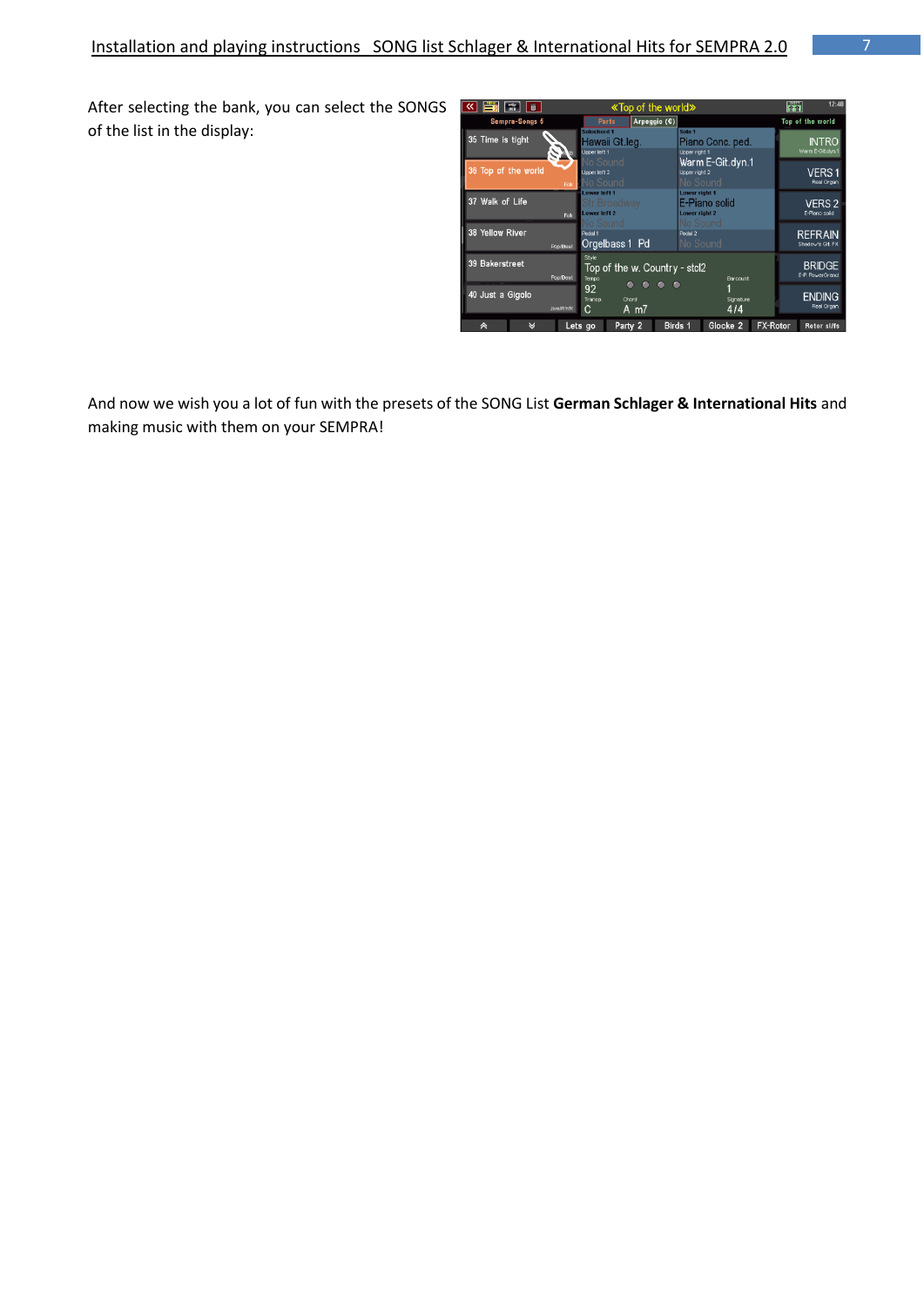# <span id="page-7-0"></span>**Content SONG list German Schlager & International Hits**

| Bank       | Number      | Name                                          |
|------------|-------------|-----------------------------------------------|
| 110        | 001         | Tanze Samba mit mir                           |
| 110        | 002         | Vogel der Nacht                               |
| 110        | 003         | Twilight time (Oldie-Medley)                  |
| 110        | 004         | Chanson d'Amour                               |
| 110        | 005         | l Dankeschön                                  |
| 110        | 006         | Fool if you think its over                    |
| 110        | 007         | Howie comeback medley                         |
| 110        | 008         | Rosegarden                                    |
| 110        | 009         | Winnetou Melodien                             |
| 110        | 010         | Saving all my love                            |
| 110        | 1011        | Sonne in der Nacht                            |
| 110        | 012         | Uptown girl                                   |
| 110        | 013         | Wann f. Musi an (Medley)                      |
| 110<br>110 | 014<br> 015 | What a wonderful world<br>When you're in love |
| 110        | 016         | Capri classic accordion                       |
| 110        | 017         | Schnee. & andere Walzer                       |
| 110        | 018         | Johnny Guitar                                 |
| 110        | 019         | Ma Baker - Rivers of Bab.                     |
| 110        | 020         | You are the Sunshine of                       |
| 110        | 021         | Abba Party-Medley                             |
| 110        | 022         | [YMCA (+ Go West usw.)                        |
| 110        | 023         | Wenn der weiße Flieder                        |
| 110        | 024         | Sun of Jamaica                                |
| 110        | 025         | Tequila                                       |
| 110        | 026         | Rock Your Baby (remix)                        |
| 110        | 027         | Rocking all over the w.                       |
| 110        | 028         | [Lucky Lips (Rote Lippen)                     |
| 110        | 029         | Sempre Sempre                                 |
| 110        | 030         | Plaisir d'Amour                               |
| 110        | 031         | Sommernacht in Rom                            |
| 110        | 032         | The Spanish Night is over                     |
| 110        | 033         | Tears in Heaven                               |
| 110        | 034         | Tijuana Taxi                                  |
| 110        | 035         | Time is tight                                 |
| 110        | 036         | Top of the world                              |
| 110        | 037         | Walk of Life                                  |
| 110        | 038         | Yellow River                                  |
| 110        | 039         | <b>Bakerstreet</b>                            |
| 110<br>110 | 040         | Just a Gigolo<br>From Sarah with love         |
| 110        | 041<br> 042 | Wahnsinn (usw. Petry)                         |
| 110        | 043         | Dolce Vita                                    |
| 110        | 1044        | Always on my mind                             |
| 110        | 045         | Nightfever - Medley                           |
| 110        | 046         | Beim Kronenwirt                               |
| 110        | 047         | <b>Rivers of Babylon-Medley</b>               |
| 110        | 048         | Du bist ein Wunder                            |
| 110        | 049         | Annelieses Polka-Medley                       |
| 110        | 050         | Sieben Fässer Wein                            |
| 110        | 051         | Ein Freund, ein guter Fr.                     |
| 110        | 052         | Eviva Espana                                  |
| 110        | 053         | Amigo Charly (Party Vers.)                    |
| 110        | 054         | <b>Blue Bayou</b>                             |
| 110        | 055         | Freude schöner Götterf.                       |
| 110        | 056         | <b>Dschingis Moskau (Medley)</b>              |
| 110        | 057         | Blauer Enzian Heino (2x3)                     |
| 110        | 058         | Bier auf Hawaii (u. andere)                   |
| 110        | 059         | Wien bleibt Wien                              |
| 110        | 060         | Patrona bavariae                              |
| 110        | 061         | Fiesta Mexicana                               |
| 110        | 062         | Aus Böhm kommt d. Musik                       |
| 110        | 063         | Muss I denn zum St.                           |
| 110        | 064         | Santa Maria                                   |